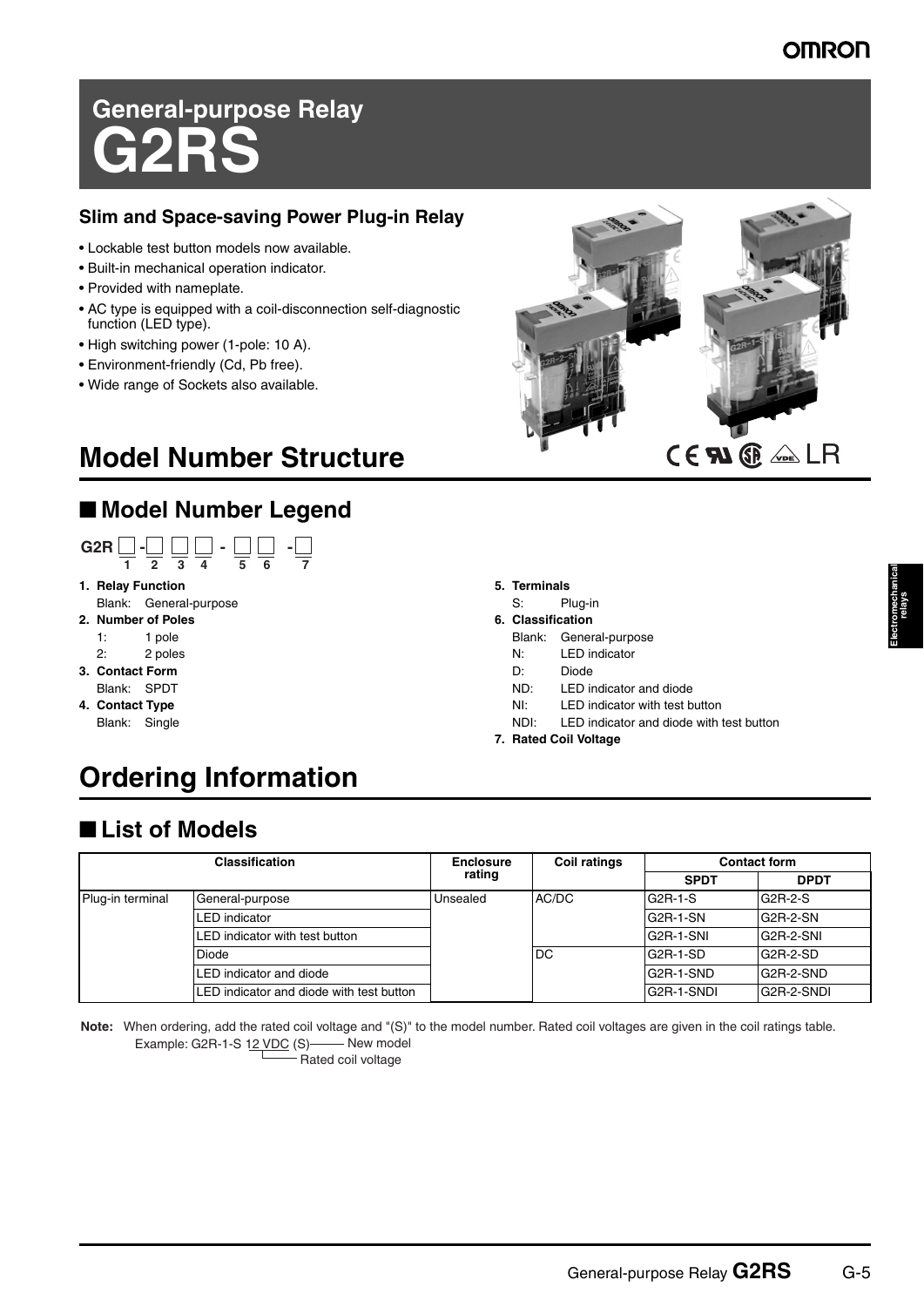## **OMROI**

# ■ **Accessories (Order Separately)**

### **Connecting Sockets**

| <b>Applicable Relay model</b> | <b>DIN-rail/surface-mounting Socket</b> |                       | <b>Back-mounting Socket</b> |                    |  |
|-------------------------------|-----------------------------------------|-----------------------|-----------------------------|--------------------|--|
|                               | Screwless clamp terminal                | <b>Screw terminal</b> | <b>Terminals</b>            | Model              |  |
| pole                          | $\cdot$ P2RF-05S (See note.)            | $\bullet$ P2RF-05-E   | <b>PCB</b> terminals        | P2R-05P. P2R-057P  |  |
| $GGR-1-S(N)(D)(ND)(NI)(ND))$  | (P2CM-S (option))                       | $\cdot$ P2RF-05       | Solder terminals            | P2R-05A            |  |
| 2 poles                       | P2RF-08S (See note.)                    | $\bullet$ P2RF-08-E   | <b>PCB</b> terminals        | IP2R-08P. P2R-087P |  |
| $G2R-2-S(N)(D)(ND)(NI)(ND)$   | (P2CM-S (option))                       | $\cdot$ P2RF-08       | Solder terminals            | P2R-08A            |  |

**Note:** Use of the P2CM Clip & Release Lever is recommended to ensure stable mounting.

### **Accessories for Screwless Clamp Terminal Socket (Option)**

| Name                            | Model                              |  |
|---------------------------------|------------------------------------|--|
| <b>Clip &amp; Release Lever</b> | P <sub>2</sub> CM-S                |  |
| Nameplate                       | R99-11 Nameplate for MY            |  |
| Socket Bridge                   | P2RM-SR (for AC), P2RM-SB (for DC) |  |

### **Mounting DIN-rails**

| <b>Applicable Socket</b>      | <b>Description</b> | Model                                                                                                              |
|-------------------------------|--------------------|--------------------------------------------------------------------------------------------------------------------|
| DIN-rail-connecting Socket    | Mounting DIN-rail  | 50 cm $\ell$ ) x 7.3 mm (t): PFP-50N<br>1 m $\ell$ ) x 7.3 mm (t): PFP-100N<br>1 m $\ell$ ) x 16 mm (t): PFP-100N2 |
|                               | <b>End plate</b>   | PFP-M                                                                                                              |
|                               | Spacer             | PFP-S                                                                                                              |
| <b>Back-connecting Socket</b> | Mounting plate     | $P2R-P*$                                                                                                           |

\*Used to mount several P2R-05A and P2R-08A Connecting Sockets side by side.

# **Specifications**

# ■ **Coil Ratings**

|     | <b>Rated voltage</b> |                    | Rated current*     | Coil<br>resistance* |                               | Coil inductance (H)<br>(ref. value) | Must<br>Must<br>release<br>operate<br>voltage<br>voltage |                            | <b>Power</b><br>Max.<br>voltage |                                          | consumption<br>(approx.) |
|-----|----------------------|--------------------|--------------------|---------------------|-------------------------------|-------------------------------------|----------------------------------------------------------|----------------------------|---------------------------------|------------------------------------------|--------------------------|
|     |                      | 50 Hz              | 60 Hz              |                     | Armature<br><b>OFF</b>        | <b>Armature</b><br>ON               |                                                          | % of rated voltage         |                                 |                                          |                          |
| AC  | 24 V                 | 43.5 mA            | 37.4 mA            | $253 \Omega$        | 0.81                          | 1.55                                | 80% max.                                                 | 30% max.                   | 110%                            | 0.9 VA at 60 Hz                          |                          |
|     | 110 V                | $9.5 \text{ mA}$   | 8.2 mA             | 5,566 $\Omega$      | 13.33                         | 26.83                               |                                                          |                            |                                 |                                          |                          |
|     | 120 V                | 8.6 mA             | 7.5 mA             | 7.286 $\Omega$      | 16.13                         | 32.46                               |                                                          |                            |                                 |                                          |                          |
|     | 230 V                | 4.4 mA             | 3.8 <sub>m</sub> A | 27,172 $\Omega$     | 72.68                         | 143.90                              |                                                          |                            |                                 |                                          |                          |
|     | 240 V                | 3.7 <sub>m</sub> A | $3.2 \text{ mA}$   | 30,360 $\Omega$     | 90.58                         | 182.34                              |                                                          |                            |                                 |                                          |                          |
|     | <b>Rated voltage</b> |                    | Rated current*     | Coil<br>resistance* |                               | Coil inductance (H)<br>(ref. value) | Must<br>operate<br>voltage                               | Must<br>release<br>voltage | Max.<br>voltage                 | <b>Power</b><br>consumption<br>(approx.) |                          |
|     |                      |                    |                    |                     | <b>Armature</b><br><b>OFF</b> | Armature<br>ON                      |                                                          | % of rated voltage         |                                 |                                          |                          |
| DC. | 6 V                  | 87.0 mA            |                    | 69 $\Omega$         | 0.25                          | 0.48                                | 70% max.                                                 | 15% min.                   | 110%                            | 0.53W                                    |                          |
|     | 12 V                 | 43.2 mA            |                    | 278 $\Omega$        | 0.98                          | 2.35                                |                                                          |                            |                                 |                                          |                          |
|     | 24 V                 | 21.6 mA            |                    | 1,113 $\Omega$      | 3.60                          | 8.25                                |                                                          |                            |                                 |                                          |                          |

**\*** The rated current and coil resistance are measured at a coil temperature of 23°C with tolerances of ±10%.

48 V | 11.4 mA | 4,220 Ω | 15.2 | 29.82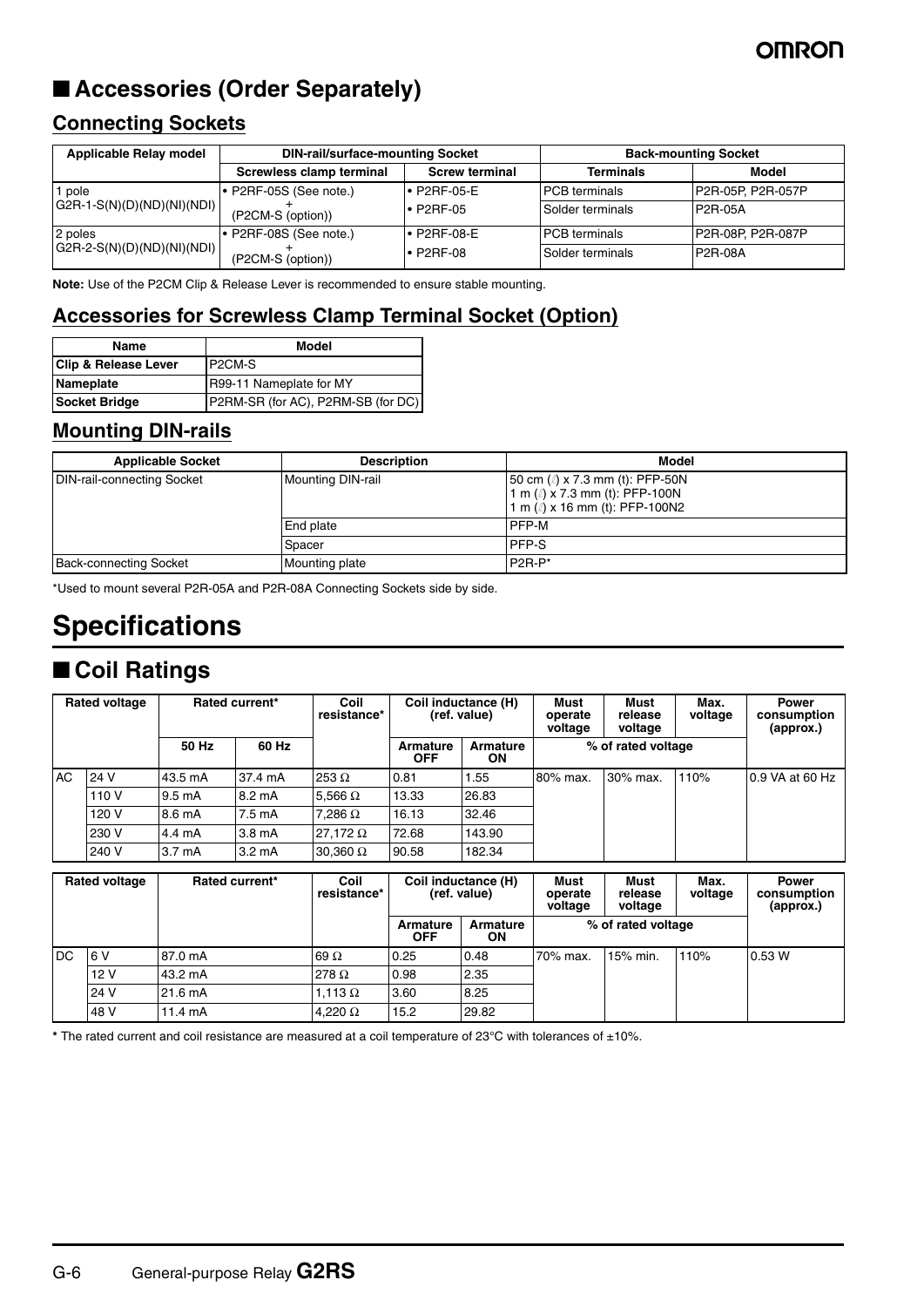# ■ **Contact Ratings**

| Number of poles                | pole                                     |                                                 | 2 poles                           |                                                 |
|--------------------------------|------------------------------------------|-------------------------------------------------|-----------------------------------|-------------------------------------------------|
| Load                           | Resistive load<br>$(cos\phi = 1)$        | Inductive load<br>$(cos\phi = 0.4; L/R = 7$ ms) | Resistive load<br>$\cos \phi = 1$ | Inductive load<br>$(cos\phi = 0.4; L/R = 7$ ms) |
| <b>Rated load</b>              | 10 A at 250 VAC;<br>10 A at 30 VDC       | 7.5 A at 250 VAC;<br>15 A at 30 VDC             | 15 A at 250 VAC:<br>5 A at 30 VDC | 2 A at 250 VAC; 3 A at<br>30 VDC                |
| <b>Rated carry current</b>     | 10 A                                     |                                                 | 5 A                               |                                                 |
| Max. switching voltage         | 440 VAC, 125 VDC                         |                                                 | 380 VAC, 125 VDC                  |                                                 |
| Max. switching current         | 10 A                                     |                                                 | 5 A                               |                                                 |
| Max. switching power           | 1,875 VA,<br>2.500 VA.<br>150 W<br>300 W |                                                 | 1.250 VA.<br>150 W                | 500 VA.<br>90 W                                 |
| Failure rate (reference value) | 100 mA at 5 VDC                          |                                                 | 10 mA at 5 VDC                    |                                                 |

**Note:** P level:  $\lambda_{60} = 0.1 \times 10^{-6}$ /operation

### ■ **Characteristics**

| Item                         |                                                                                                                                                                                                                                                                                                                                         | 1 pole                                                                                                                                                                                    | 2 poles                                                                                                                                        |  |
|------------------------------|-----------------------------------------------------------------------------------------------------------------------------------------------------------------------------------------------------------------------------------------------------------------------------------------------------------------------------------------|-------------------------------------------------------------------------------------------------------------------------------------------------------------------------------------------|------------------------------------------------------------------------------------------------------------------------------------------------|--|
| <b>Contact resistance</b>    | 100 m $\Omega$ max.                                                                                                                                                                                                                                                                                                                     |                                                                                                                                                                                           |                                                                                                                                                |  |
| Operate (set) time           | 15 ms max.                                                                                                                                                                                                                                                                                                                              |                                                                                                                                                                                           |                                                                                                                                                |  |
| Release (reset) time         |                                                                                                                                                                                                                                                                                                                                         | AC: 10 ms max.; DC: 5 ms max.<br>AC: 15 ms max.; DC: 10 ms max.<br>(w/built-in diode: 20 ms max.)<br>(w/built-in diode: 20 ms max.)                                                       |                                                                                                                                                |  |
| Max. operating<br>frequency  | Mechanical:<br>Electrical:                                                                                                                                                                                                                                                                                                              | 18,000 operations/hr<br>1,800 operations/hr (under rated load)                                                                                                                            |                                                                                                                                                |  |
| <b>Insulation resistance</b> | 1,000 M $\Omega$ min. (at 500 VDC)                                                                                                                                                                                                                                                                                                      |                                                                                                                                                                                           |                                                                                                                                                |  |
| Dielectric strength          | 5,000 VAC, 50/60 Hz for 1 min between coil and<br>5,000 VAC, 50/60 Hz for 1 min between coil and contacts*;<br>3,000 VAC, 50/60 Hz for 1 min between contacts of different polarity<br>contacts*;<br>1,000 VAC, 50/60 Hz for 1 min between contacts of 1,000 VAC, 50/60 Hz for 1 min between contacts of same polarity<br>same polarity |                                                                                                                                                                                           |                                                                                                                                                |  |
| <b>Vibration resistance</b>  | Destruction:<br>Malfunction:                                                                                                                                                                                                                                                                                                            |                                                                                                                                                                                           | 10 to 55 to 10 Hz, 0.75 mm single amplitude (1.5 mm double amplitude)<br>10 to 55 to 10 Hz, 0.75 mm single amplitude (1.5 mm double amplitude) |  |
| <b>Shock resistance</b>      | Destruction:<br>Malfunction:                                                                                                                                                                                                                                                                                                            | 1.000 m/s <sup>2</sup><br>200 m/s <sup>2</sup> when energized; 100 m/s <sup>2</sup> when not energized                                                                                    |                                                                                                                                                |  |
| <b>Endurance</b>             | Mechanical:<br>Electrical:                                                                                                                                                                                                                                                                                                              | AC coil: 10,000,000 operations min.;<br>DC coil: 20,000,000 operations min. (at 18,000 operations/hr)<br>100,000 operations min. (at 1,800 operations/hr under rated load) (DC coil type) |                                                                                                                                                |  |
| <b>Ambient temperature</b>   | Operating:                                                                                                                                                                                                                                                                                                                              | $-40^{\circ}$ C to 70 $^{\circ}$ C (with no icing or condensation)                                                                                                                        |                                                                                                                                                |  |
| <b>Ambient humidity</b>      | Operating:                                                                                                                                                                                                                                                                                                                              | 5% to 85%                                                                                                                                                                                 |                                                                                                                                                |  |
| Weight                       | Approx. 21 g                                                                                                                                                                                                                                                                                                                            |                                                                                                                                                                                           |                                                                                                                                                |  |

**Note:** Values in the above table are the initial values.

\*4,000 VAC, 50/60 Hz for 1 minute when the P2R-05A or P2R-08A Socket is mounted.

# ■ **Approved Standards**

### **UL 508 (File No. E41643)**

| Model         | Contact<br>form | <b>Coil ratings</b>          | <b>Contact ratings</b>                                                            | Opera-<br>tions |
|---------------|-----------------|------------------------------|-----------------------------------------------------------------------------------|-----------------|
| G2R-1-S SPDT  |                 | 5 to 110 VDC<br>5 to 240 VAC | 10 A, 30 VDC (resistive)<br>10 A, 250 VAC (general use)<br>TV-3 (NO contact only) | $6 \times 10^3$ |
| G2R-2-S IDPDT |                 |                              | 5 A, 30 VDC (resistive)<br>5 A, 250 VAC (general use)<br>TV-3 (NO contact only)   | $6 \times 10^3$ |

### **CSA 22.2 No.0, No.14 (File No. LR31928)**

| Model         | Contact<br>form | <b>Coil ratings</b>          | <b>Contact ratings</b>                                                            | Opera-<br>tions |
|---------------|-----------------|------------------------------|-----------------------------------------------------------------------------------|-----------------|
| G2R-1-S SPDT  |                 | 5 to 110 VDC<br>5 to 240 VAC | 10 A, 30 VDC (resistive)<br>10 A, 250 VAC (general use)<br>TV-3 (NO contact only) | $6 \times 10^3$ |
| G2R-2-S IDPDT |                 |                              | 5 A, 30 VDC (resistive)<br>5 A, 250 VAC (general use)<br>TV-3 (NO contact only)   | $6 \times 10^3$ |

### **IEC/VDE (EN61810)**

| Contact<br>form | <b>Coil ratings</b>                                       | <b>Contact ratings</b>                                                                    | <b>Operations</b>   |
|-----------------|-----------------------------------------------------------|-------------------------------------------------------------------------------------------|---------------------|
| 1 pole          | 6, 12, 24, 48 VDC<br>24, 110, 120, 230,<br><b>240 VAC</b> | 5 A, 440 VAC $(cos \phi = 1.0)$<br>10 A, 250 VAC $(cos\phi = 1.0)$<br>10 A, 30 VDC (0 ms) | $100 \times 10^{3}$ |
| 2 poles         | 6, 12, 24, 48 VDC<br>24, 110, 120, 230,<br><b>240 VAC</b> | 5 A, 250 VAC $(cos \phi = 1.0)$<br>5 A, 30 VDC (0 ms)                                     | $100 \times 10^{3}$ |

### **LR**

| Number of<br>poles | <b>Coil ratings</b>          | <b>Contact ratings</b>                                                                                   | <b>Operations</b>   |
|--------------------|------------------------------|----------------------------------------------------------------------------------------------------------|---------------------|
| 1 pole             | 5 to 110 VDC<br>5 to 240 VDC | 10 A, 250 VAC (general use)<br>7.5 A, 250 VAC (PF0.4)<br>10 A, 30 VDC (resistive)<br>5A, 30VDC (L/R=7ms) | $100 \times 10^{3}$ |
| 2 poles            | 5 to 110 VDC<br>5 to 240 VDC | 5 A, 250 VAC (general use)<br>2 A, 250 VAC (PF0.4)<br>5 A, 30 VDC (resistive)<br>3A, 30VDC (L/R=7ms)     | $100 \times 10^{3}$ |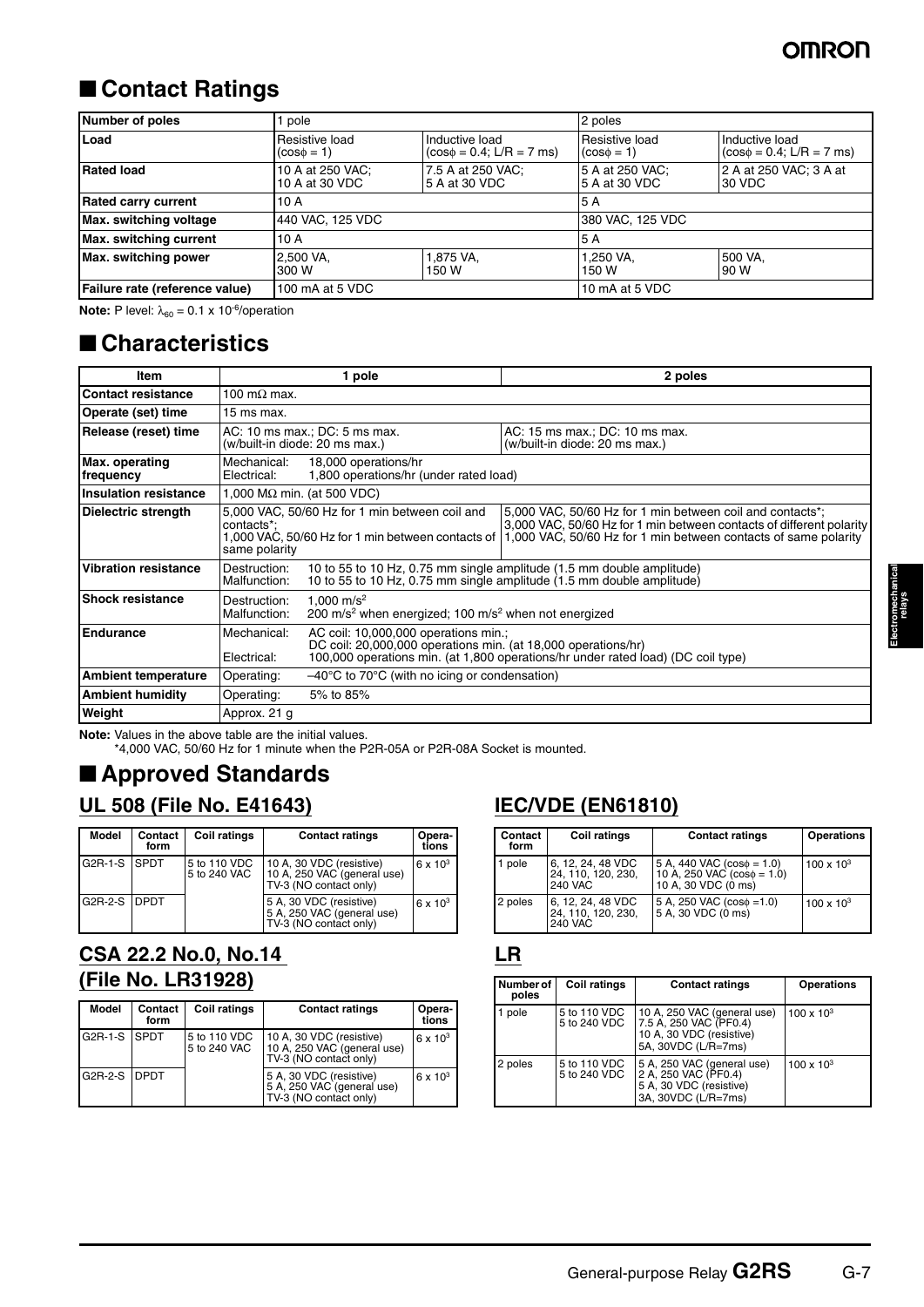# **Engineering Data**

### **Maximum Switching Power**

### **Plug-in Relays**



### **Endurance**

### **Plug-in Relays**



### **Ambient Temperature vs Maximum Coil Voltage**



**Note:** The maximum voltage refers to the maximum value in a varying range of operating power voltage, not a continuous voltage.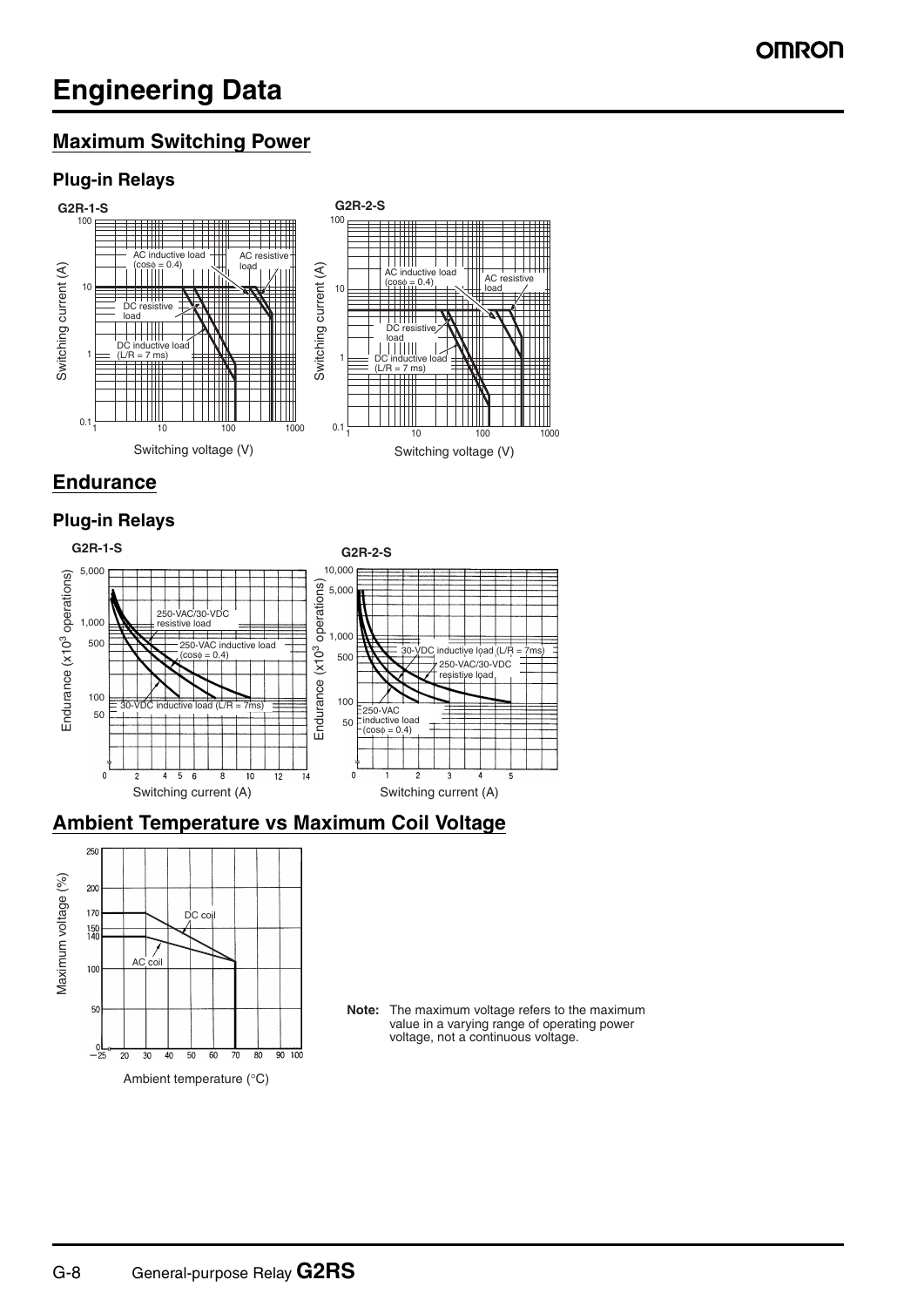### **Technical and Environmental Properties**

| <b>Properties</b>               | 1-Pole and 2 Pole Model |                 |
|---------------------------------|-------------------------|-----------------|
| <b>DIN-railing Resistance</b>   | Base 250                |                 |
| <b>Environmental Protection</b> | 'RT                     |                 |
| <b>Flammability Class</b>       | Base, Insulator, Spool  | <b>UL 94V-0</b> |
|                                 | Case, Indicator,        | <b>UL 94V-2</b> |
|                                 | Pushbutton              |                 |
| Pollution degree                | 2                       |                 |
| Creepage Distance               | 8 mm                    |                 |
| Clearance Distance              | 8 mm                    |                 |
| <b>Contact Material</b>         | AqSnIn                  |                 |

### **Two-way action test button**



### **Typical information for reference only**

The following data is provided as experimental and/or calculated data for reference only. These fall under the category of typical behaviour and the operation of individual relays will vary according to the exact operating conditions

| <b>Typical Operate / Release times</b> | pole model | 2 pole model |
|----------------------------------------|------------|--------------|
| AC Type (operate / release time)       | $16/8$ ms  | $16/10$ ms   |
| DC Type (operate / release time)       | $12/4$ ms  | $11/15$ ms   |

#### **Multiple Contact DC Switching Capacity**

#### **Load Reduction Factor**



For AC inductive loads (such as solenoids, contactor coils, etc.) the reduction factor corresponding to cos(p.f.) (cosine of power factor) is multiplied by the rated current in order to identify the maximum allowable current. This approximation is not valid for loads with high inrush currents such as electric motors or fluorescent lamps.

#### **Switching capacity of DC resistive load**

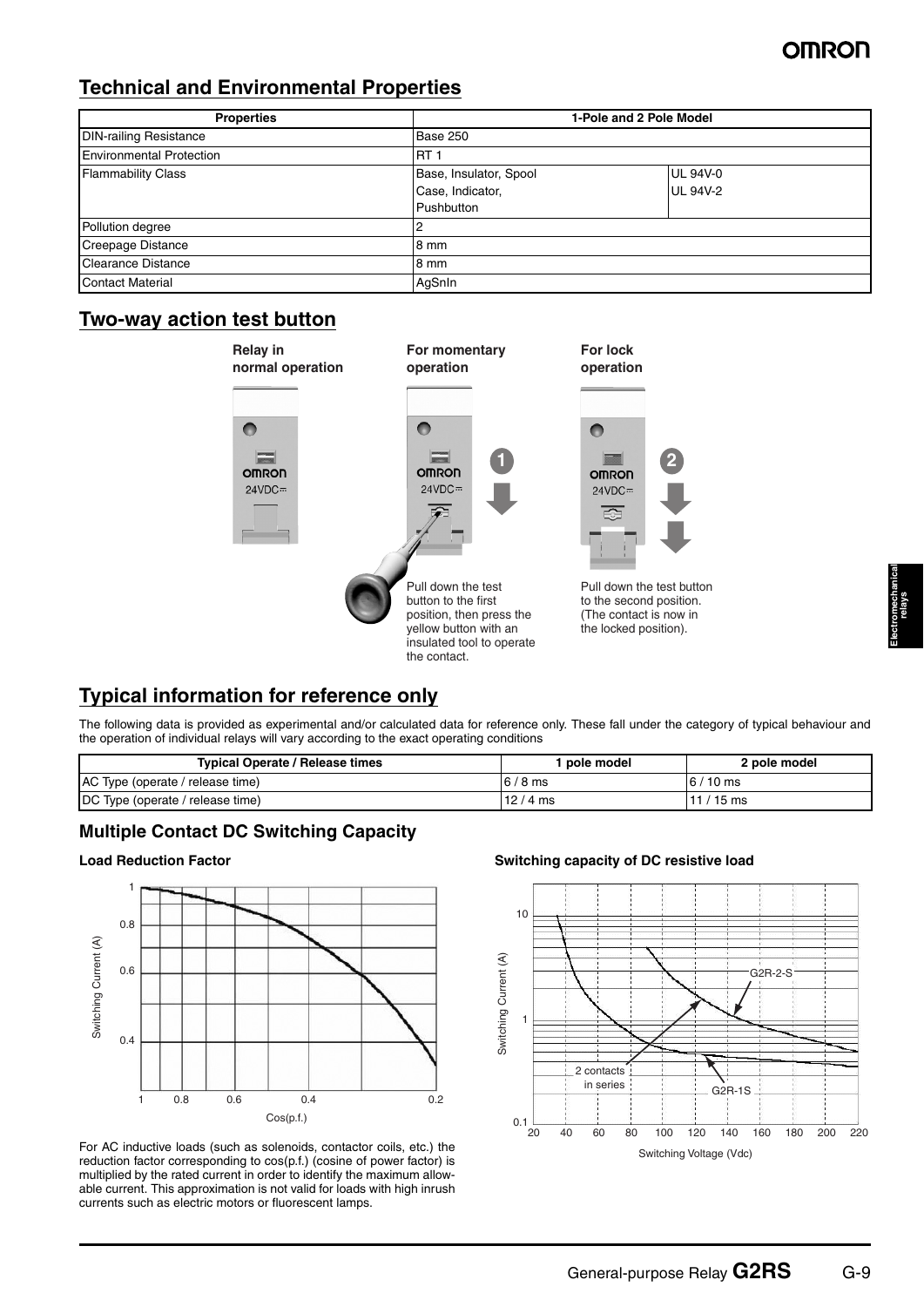# **Dimensions**

**Note:** All units are in millimeters unless otherwise indicated.

### **Relays with Plug-in Terminals**

#### **SPDT Relays**

**G2R-1-S, G2R-1-SN, G2R-1-SNI**





**G2R-1-SD, G2R-1-SND, G2R-1-SNDI Terminal Arrangement/Internal Connections (Bottom View)**

**G2R-1-S G2R-1-SD (DC)**





#### **G2R-1-SN, G2R-1-SNI (AC) G2R-1-SN, G2R-1-SNI (DC)**



**G2R-1-SND, G2R-1-SNDI (DC)**



### **DPDT Relays**

**G2R-2-S, G2R-2-SN, G2R-2-SNI**







19.4



**G2R-2-SD, G2R-2-SND, G2R-2-SNDI Terminal Arrangement/Internal Connections (Bottom View)**



**G2R-2-S G2R-2-SD (DC)**



#### **G2R-2-SN, G2R-2-SNI (AC) G2R-2-SN, G2R-2-SNI (DC)**





**G2R-2-SND, G2R-2-SNDI (DC)**







G-10 General-purpose Relay **G2RS**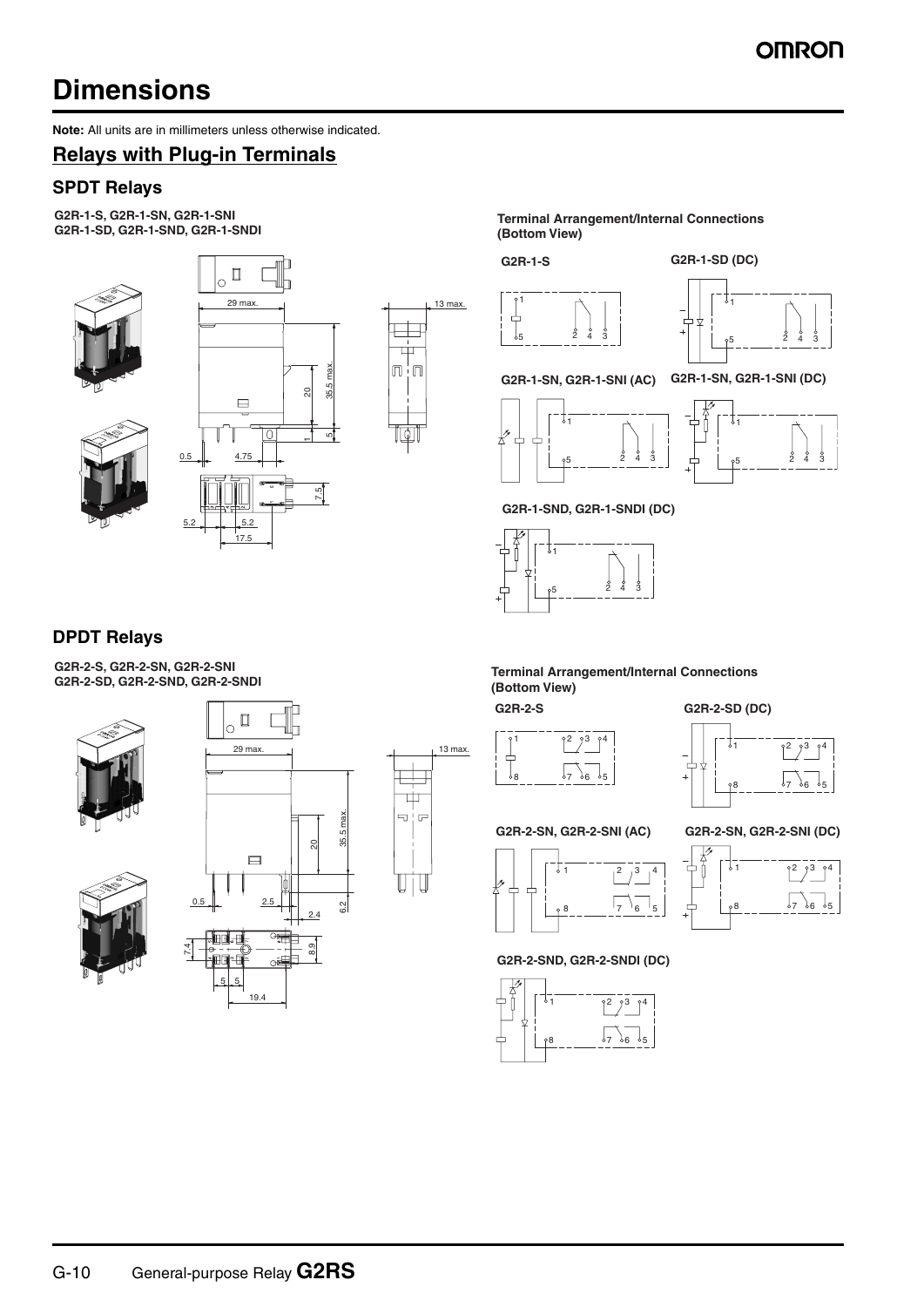### **DIN-rail/Surface Mounting Sockets**









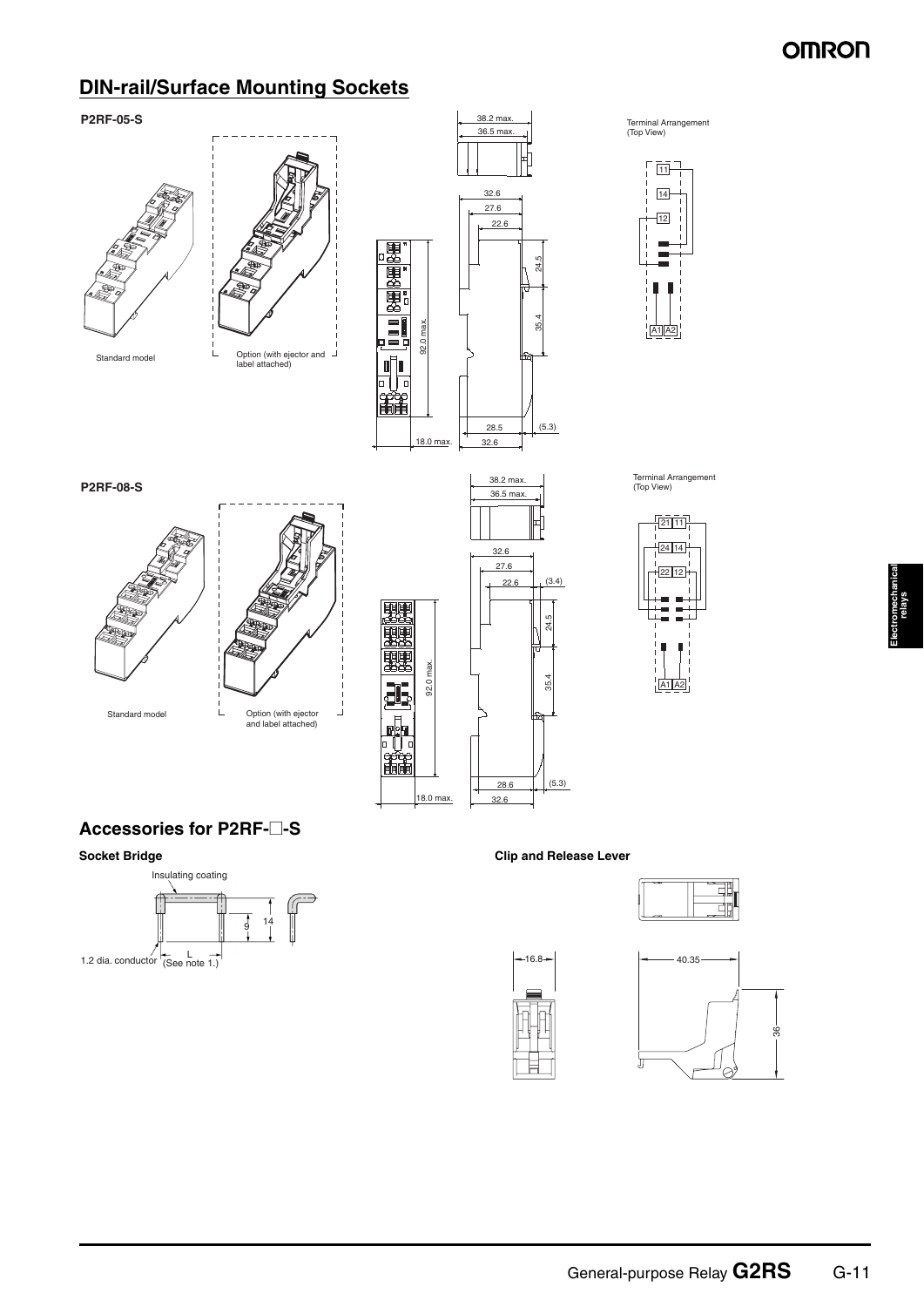#### **P2RF-05-E**





**Terminal Arrangement (Top View)**

(11) 4

(12) 3 (14) 2

 $(A1)^{A1}_{(A2)}$  (1) 5







**Mounting Holes (for Surface Mounting)**

**Note:** Pin numbers in parentheses apply to DIN standard.

#### **P2RF-08-E**







2 3



**P2RF-05**





 $\sqrt{2}$ ╡

**Terminal Arrangement (Top View)**

(A2) 1



**Mounting Holes (for Surface Mounting)**



**Mounting Holes (for Surface Mounting)**



**Terminal Arrangement** 

**(Top View)**



hole







.<br>A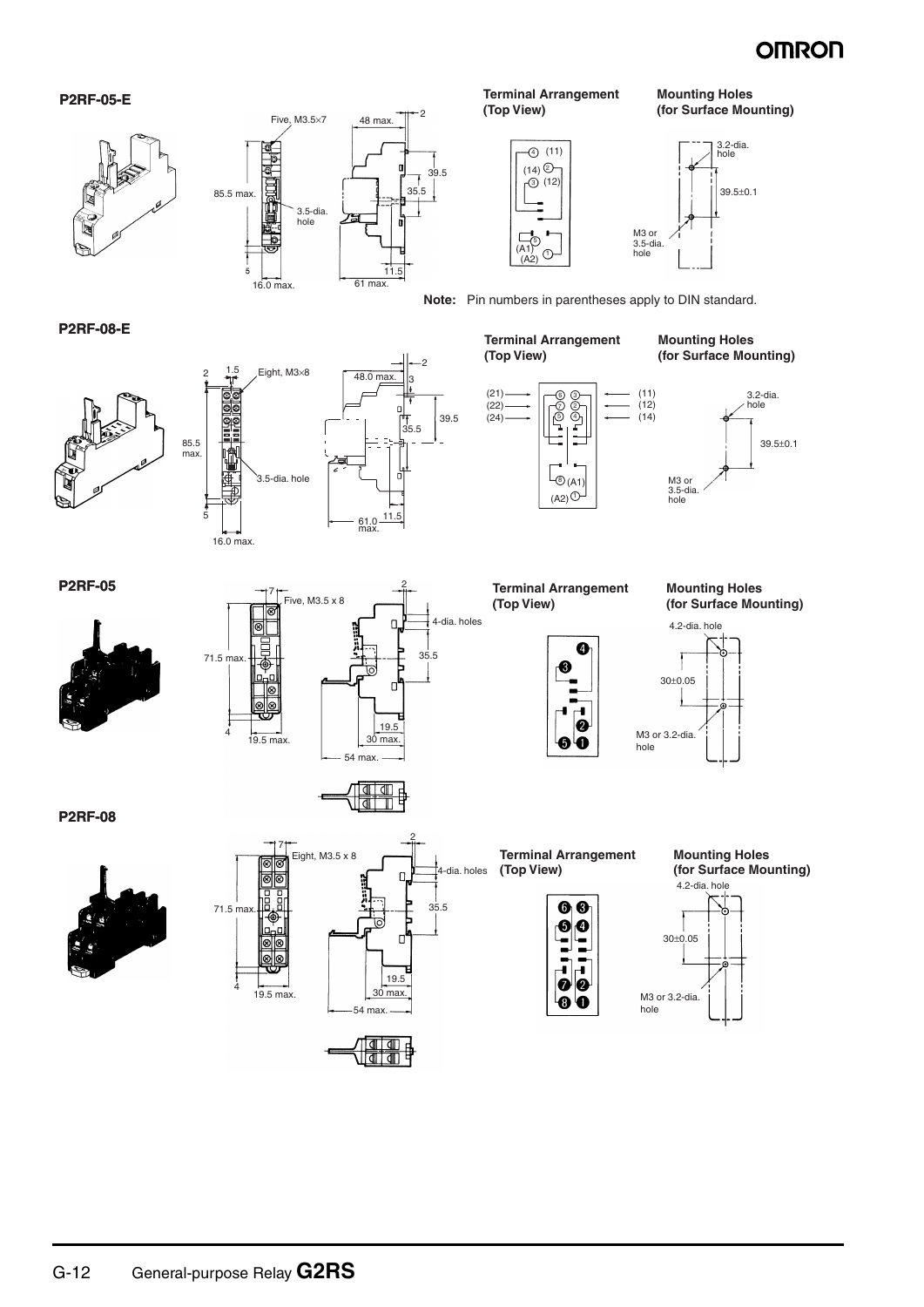### **Mounting Height of Relay with DIN-rail/Surface Mounting Sockets**





**P2RF-**@**-S**



### **Back-connecting Sockets**









**Mounting Holes**



7

**P2R-08P (2-pole)**





**Terminal Arrangement Mounting Holes** 14.5 max. **(Bottom View)** 7.5 Eight, 1.3-dia. holes बाव<br>गठ  $\bullet$ 6 010 35.5 max.  $\bullet$  $\bullet$ 5 5  $\ddot{\mathbf{Q}}$  $\bullet$ <u>්ලි ල</u>  $20$  $\bullet$  $(4.3)$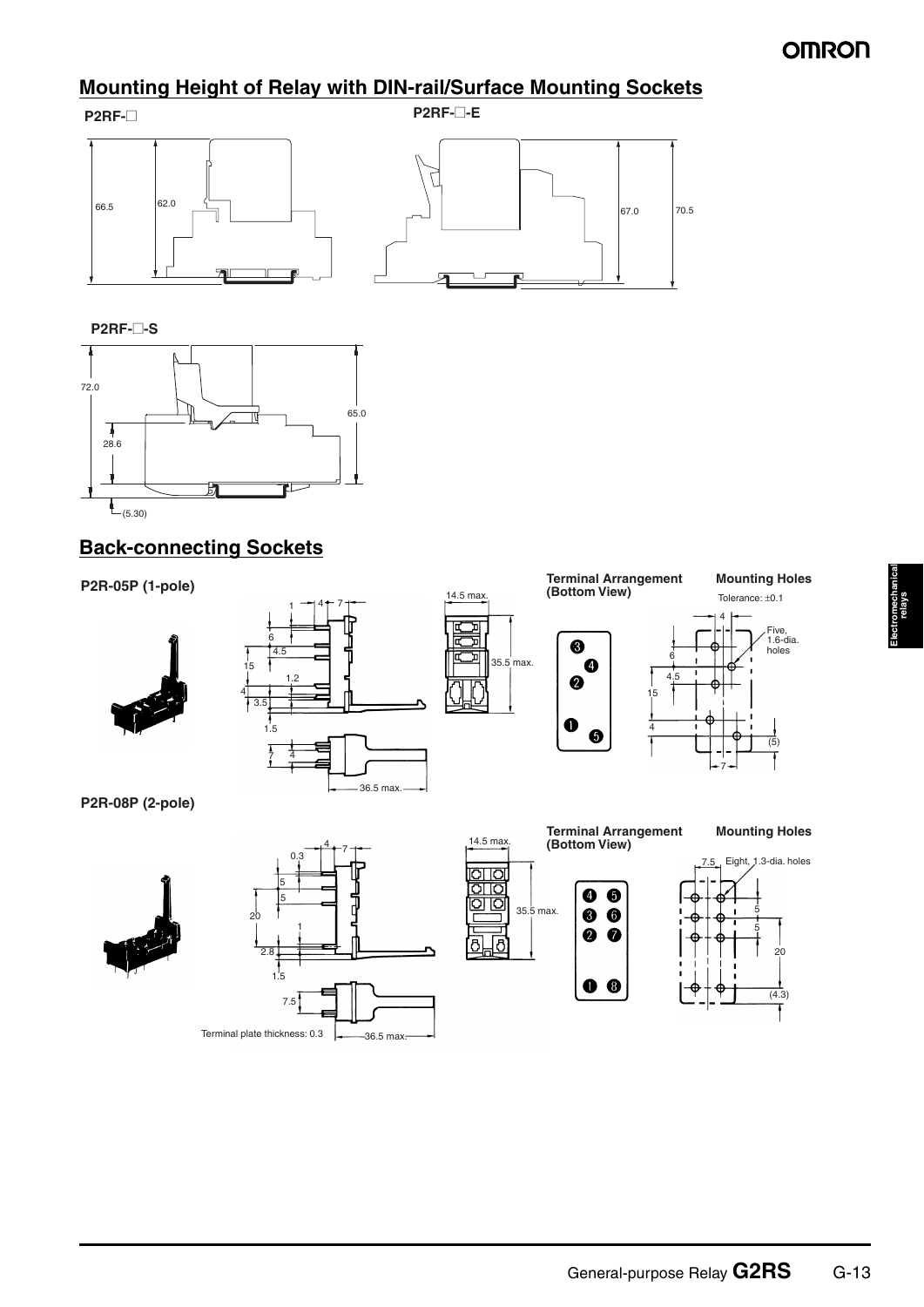

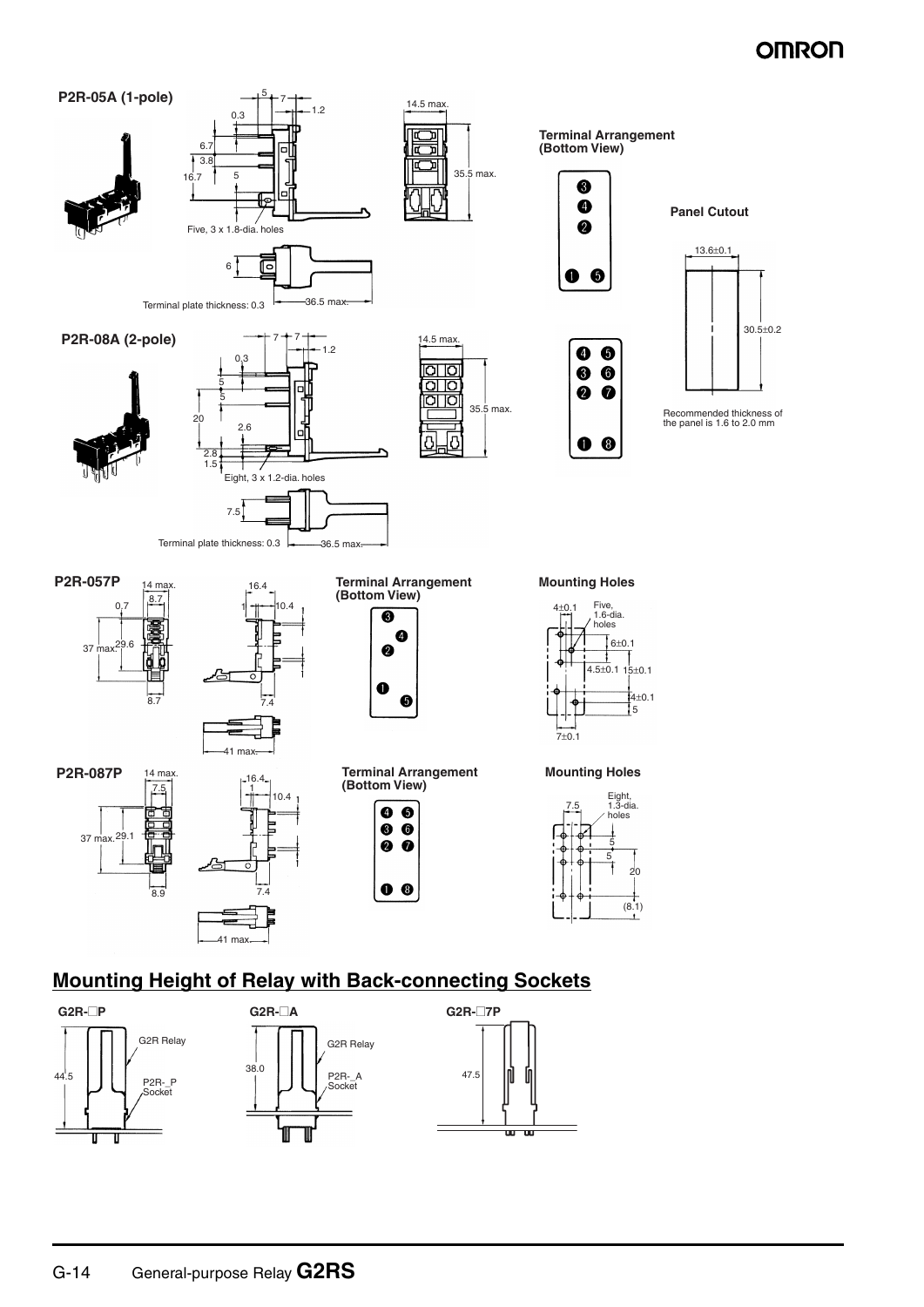### **Mounting DIN-rails**



It is recommended to use a panel 1.6 to 2.0 mm thick.

### **End Plate Spacer**



# **Precautions**

#### $-\bigwedge\mathsf{Caution}$

Do not use the test button for any purpose other than testing. Be sure not to touch the test button accidentally as this will turn the contacts ON. Before using the test button, confirm that circuits, the load, and any other connected item will operate safely.

#### $\sqrt{!}$  Caution

Check that the test button is released before turning ON relay circuits.

#### $\triangle$  Caution

If the test button is pulled out too forcefully, it may bypass the momentary testing position and go straight into the locked position.

#### $\sqrt{N}$  Caution

Use an insulated tool when you operate the test button.

### **Precautions for P2RF-**@**-S Connection**

- **•** Do not move the screwdriver up, down, or from side to side while it is inserted in the hole. Doing so may cause damage to internal components (e.g., deformation of the clamp spring or cracks in the housing) or cause deterioration of insulation.
- **•** Do not insert the screwdriver at an angle. Doing so may break the side of the socket and result in a short-circuit.